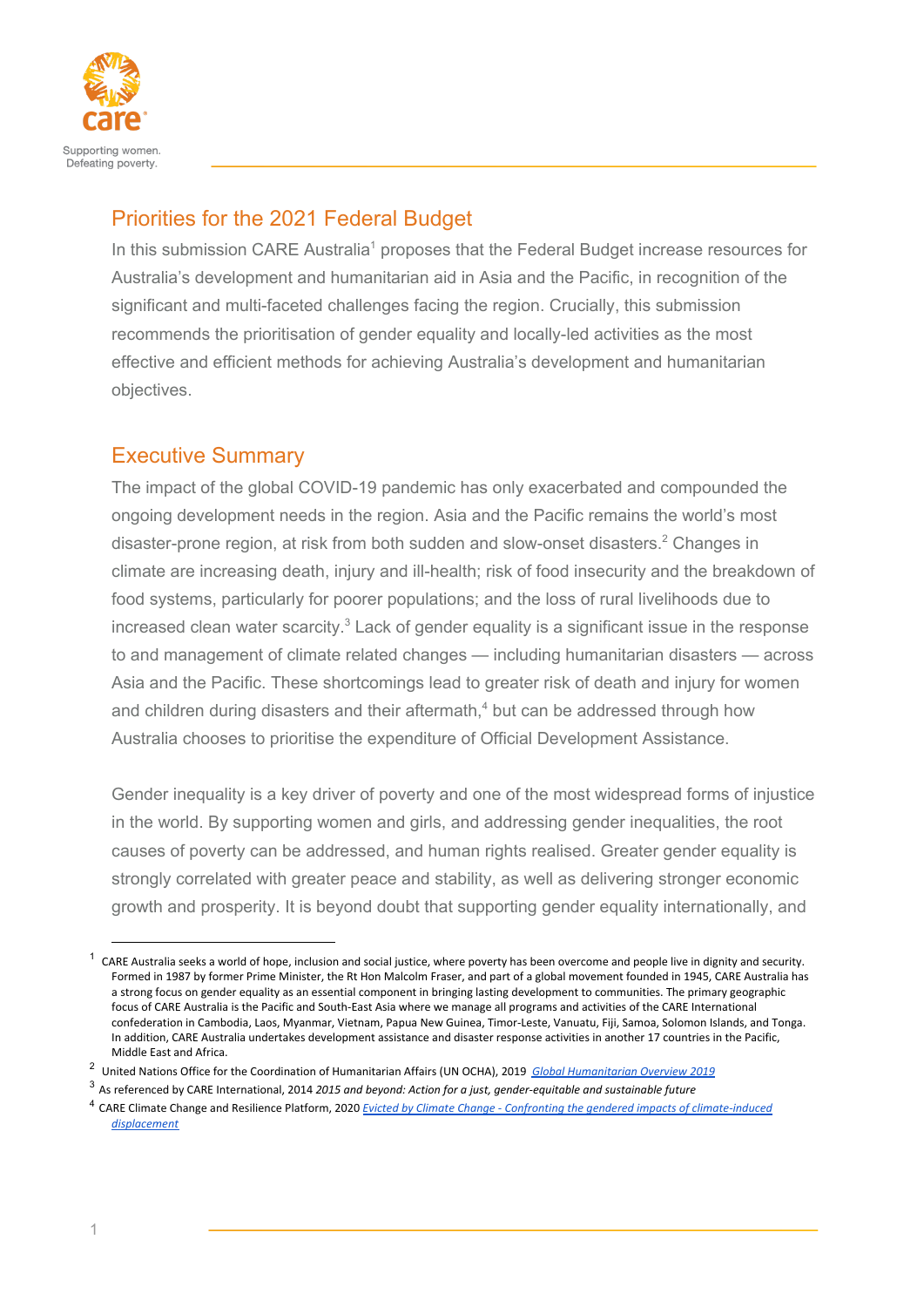particularly in our region, is in Australia's national interest. Simply put, greater gender equality saves lives and builds stronger, more resilient economies — especially when it is done in partnership with local actors.

Locally led partnerships can have a great impact supporting saving lives in emergencies, and overcoming long term poverty.<sup>5</sup> Local actors are often the first responders when disaster strikes, with best access to local populations, intimate knowledge of the local context, and long-term presence.<sup>6</sup> The Australian Government, working with private and bilateral donors, as well as Pacific government and international organisations, can play an important role by increasing core and multi-year funding for women-led organisations, and gender-responsive programs, supporting locally led decision making and programming.

Despite progress in terms of policy frameworks and commitments at the international level, there has been a collective failure by donors and UN agencies to prioritise gender equality and the leadership of women and women's organisations in crisis- affected countries. This Federal Budget is an opportunity for Australia to take further action on our current commitments, demonstrating leadership and building long lasting solutions with our neighbours in the Asia and Pacific region.

# Recommendations

- 1. Scale up financial support for women's organisations to engage in policy advocacy at the global, regional and national levels. This means actively championing women's and girls' leadership and participation in humanitarian responses by ensuring they are meaningfully represented in decision-making bodies.
- 2. Introduce investment targets measured against the OECD DAC gender marker, that 20 per cent of Australia's aid budget is dedicated to investments that list gender equality as their primary objective and 65 per cent list gender equality as their secondary objective (85 per cent overall). This recognises the cross-cutting benefits of gender equality programming to the goals of the development policy and raises the ambition for aid programs to integrate gender equality.

<sup>5</sup> Raud, W 2017 *Gender and Localising Aid - the potential of [partnerships](https://www.care-international.org/files/files/publications/Gender_and_Localizing_Aid_high_res.pdf) to deliver*

<sup>6</sup> Raud, W 2017 *Gender and Localising Aid - the potential of [partnerships](https://www.care-international.org/files/files/publications/Gender_and_Localizing_Aid_high_res.pdf) to deliver*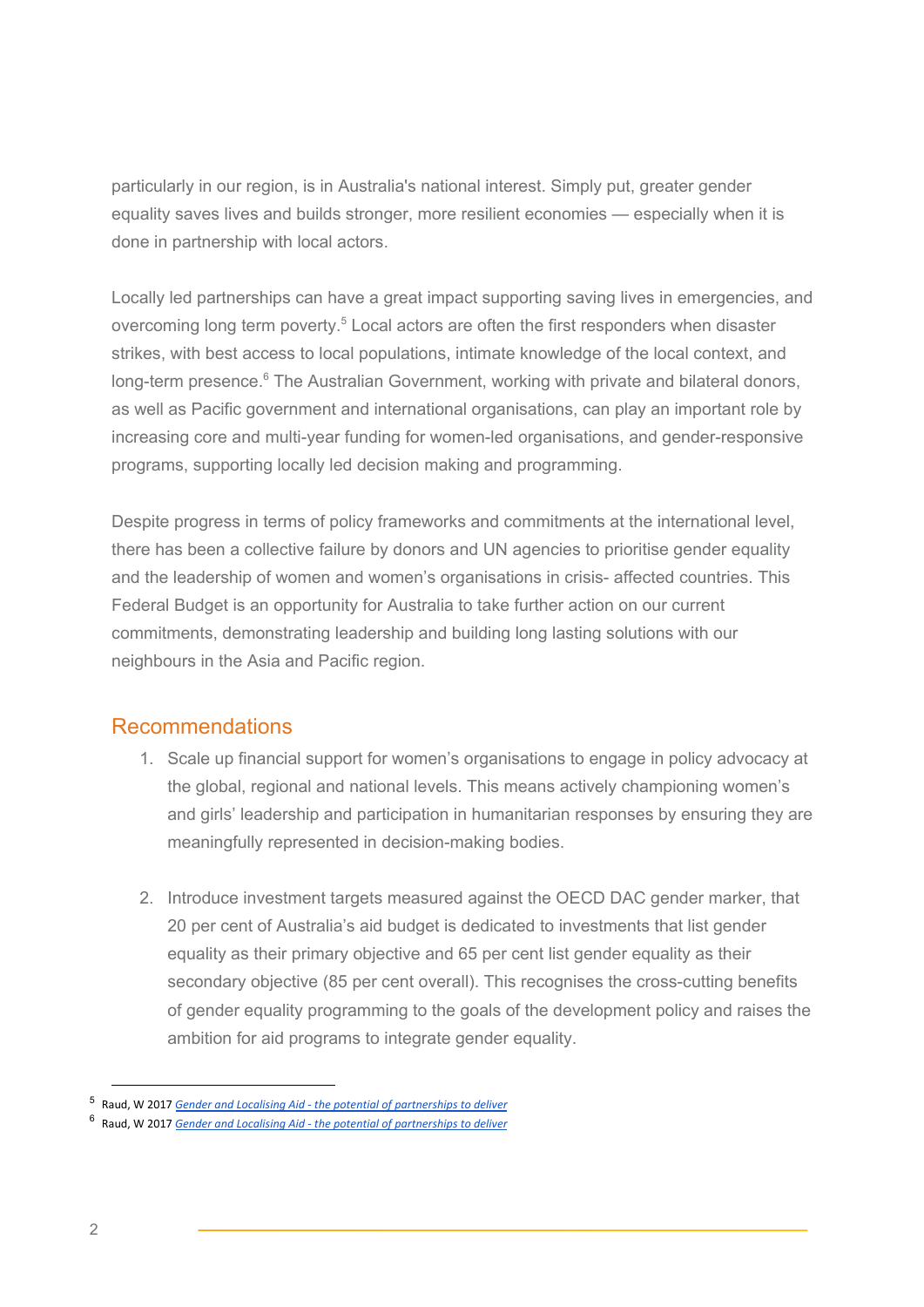- 3. In looking to enable positive outcomes for gender equality, the significant gains from projects supported under the Pacific Women Shaping Pacific Development initiative must be acknowledged and embedded, with ongoing resources for projects (beyond the current timeframe for Pacific Women).
- 4. Explicitly commit to the funding targets from the World Humanitarian Summit High Level Roundtable on Women and Girls (including targeting at least 4 per cent of humanitarian funding at local women's rights organisations, movements and institutions) and develop a time-bound plan to meet the targets, with annual public reporting on progress.

# The Survival Gap

Climate change and disaster impacts are not gender neutral. The Pacific is facing a significant rise in the frequency and severity of extreme weather and climate-related disasters,<sup>7</sup> which directly and negatively impact vulnerable people. Unequal access to resources, rights, and opportunities between men and women mean they experience the impacts of climate change and disasters differently. $8$  The effects of COVID-19, coupled with the growing impacts of climate change have increased the number of people in need globally by 40 per cent $\degree$  — the single largest increase ever recorded in one year.

Women displaced by disasters face an increased risk of gender-based violence, including domestic violence, forced marriage and trafficking. Women and children are up to 14 times more likely to be killed than men by a climate-fuelled disaster, such as a hurricane, typhoon, cyclone, or flood.<sup>10</sup> However, while

*there is strong evidence that women and children are more likely to die, be injured, or die sooner, from disasters than men, ...this effect is drastically reduced if women's socio-economic status is improved.* 11

<sup>7</sup> WHO, 2015 *Human health and climate change in Pacific Island [countries](https://apps.who.int/iris/rest/bitstreams/1147666/retrieve)*

<sup>8</sup> UNDP, 2013 *[Overview](https://www.undp.org/content/dam/undp/library/gender/Gender%20and%20Environment/PB1-AP-Overview-Gender-and-climate-change.pdf) of linkages between gender and climate change*

<sup>9</sup> UN OCHA, *Global [Humanitarian](https://reliefweb.int/sites/reliefweb.int/files/resources/GHO-2021-Abridged-EN.pdf) Overview 2021,* Inter-agency coordinated appeals

<sup>10</sup> CARE Climate Change and Resilience Platform, 2020 *Evicted by Climate Change - Confronting the gendered impacts of [climate-induced](https://careclimatechange.org/wp-content/uploads/2020/07/CARE-Climate-Migration-Report-v0.4.pdf) [displacement](https://careclimatechange.org/wp-content/uploads/2020/07/CARE-Climate-Migration-Report-v0.4.pdf)* p 8

<sup>11</sup> Kate Morioka, UN Women 2016 *Time to Act on Gender, Climate Change, and Disaster Risk [Reduction](https://www.nab.vu/sites/default/files/documents/unw-time-to-act-r2-h.pdf)* p 23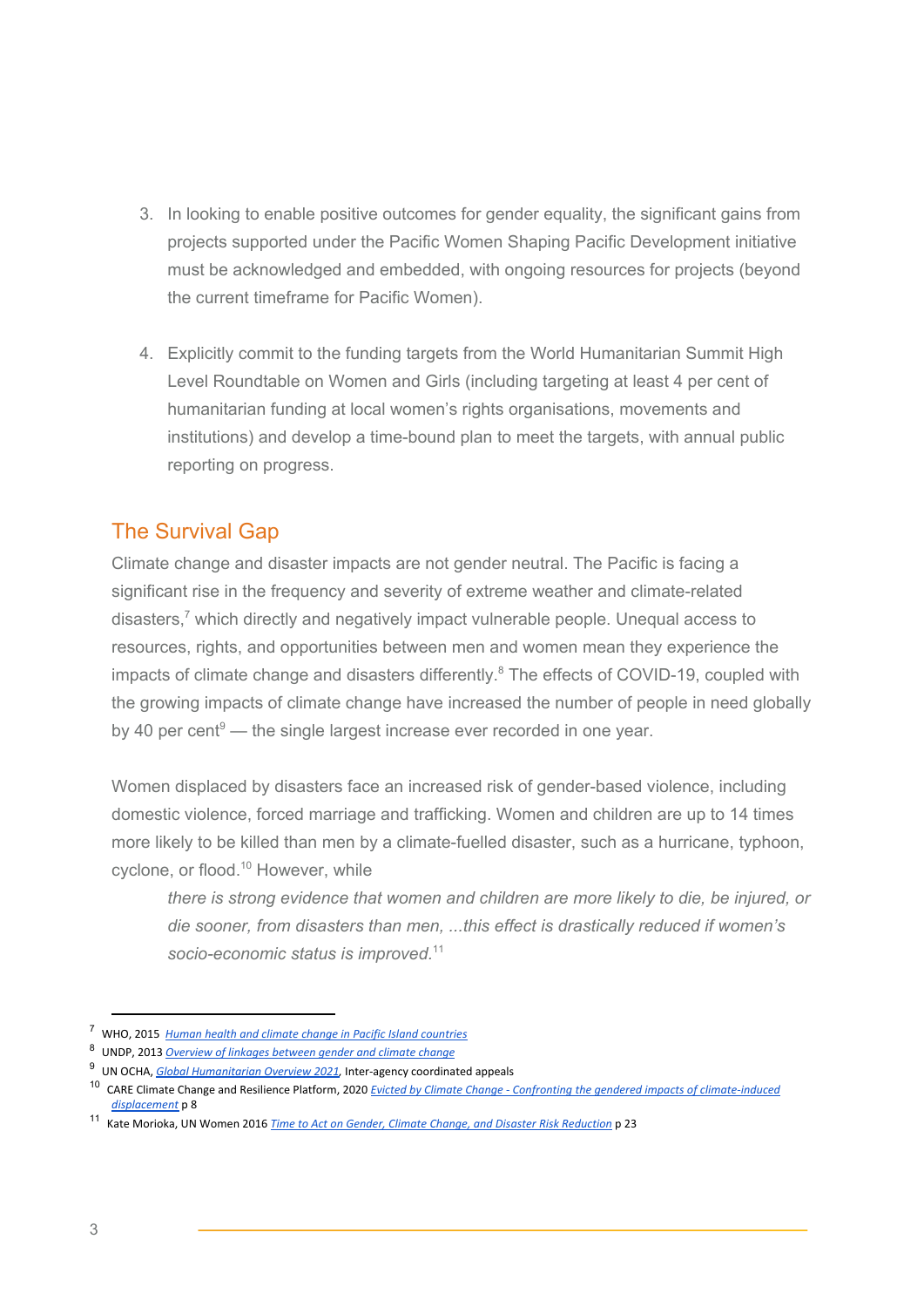When Cyclone Harold swept across Vanuatu and Tonga in April 2020, there was significant concern about the direct impact the cyclone would have on communities already feeling the impact of the COVID-19 lockdowns. Any cyclone in Vanuatu creates difficulties for the population, particularly in relation to food security for a country where 75 per cent of the population live in rural areas and are reliant on subsistence agriculture.<sup>12</sup> Women are also primarily responsible for securing food for the household.<sup>13</sup> Restrictions due to COVID-19 were impacting on transport and access to markets, and the increasing scarcity of food and pressure to perform productive labour to secure food and essential items during a crisis was recognised as a potential trigger for domestic violence within families.

As reported by Ofakilevuka ('Ofa) Guttenbeil-Likiliki, Director of the Women and Children's Crisis Centre in Tonga:

*My immediate thoughts took me to the additional burden that would pile up on our women. Women were already having to deal with surplus demands from family members during lockdown: cooking, cleaning, washing, tending to the sick, helping children with homework, weaving to cover for pay cuts, calling for family prayers, managing family conflict, and so on. Now they were faced with having to deal with the unexpected arrival of TC Harold: facilitating the move to evacuation centres, preparing and cooking food for the family for the cyclone period, ensuring elderly and young members of the family were in safe locations. Not to mention its exit: immediately cleaning up, assessing damage, facilitating relocation of family members, feeding the family, and keeping up with family demands. All this, while making sure that family members kept to strict hygiene rules because of COVID-19. 14*

### Supporting locally led responses to help close the Survival Gap

In looking to address the disadvantages brought about by gender inequalities, and the increased impact of climate change, there is increasing evidence of the need for locally led responses.<sup>15</sup> Locally led partnerships can have a real impact to support saving lives in

<sup>12</sup> Megan Williams CARE International In Vanuatu, 2020 *Tropical Cyclone Harold Rapid Gender Analysis*

<sup>13</sup> Anna Cowley, CARE International, 2015 *Food Security and Livelihoods. Gendered Situation analysis Tafea*

<sup>14</sup> Ofakilevuka ('Ofa) Guttenbeil-Likiliki, Director of the Women & Children Crisis Centre (WCCC) May 2020 *Tonga's Double [Whammy:](https://devpolicy.org/tongas-double-whammy-covid-19-and-tropical-cyclones-20200422/?fbclid=IwAR0mxlvp-4lIFl755a8Gku_rygo3AEVHJZpAKHNDSx0V4tCaC1FkVyyH1-Q) COVID-19 and Tropical [Cyclones](https://devpolicy.org/tongas-double-whammy-covid-19-and-tropical-cyclones-20200422/?fbclid=IwAR0mxlvp-4lIFl755a8Gku_rygo3AEVHJZpAKHNDSx0V4tCaC1FkVyyH1-Q)* ANU [Devpolicy](https://devpolicy.org/tongas-double-whammy-covid-19-and-tropical-cyclones-20200422/?fbclid=IwAR0mxlvp-4lIFl755a8Gku_rygo3AEVHJZpAKHNDSx0V4tCaC1FkVyyH1-Q) blog

<sup>15</sup> See for example Webb, J et al 2017 *Does gender responsive disaster risk reduction make a [difference?](https://uat.care.org.au/wp-content/uploads/2017/09/CARE_Vanuatu_DRR_Impact_Study_3_FINAL_web_amend.pdf)* and Sutton, K et al 2018 *[Tropical](https://www.careevaluations.org/wp-content/uploads/CARE_MORDI_LL-TC-Gita-Response-Final-Evaluation-Report_FINAL-FOR-CIRCULATION.pdf) Cyclone Gita Response Program [Evaluation](https://www.careevaluations.org/wp-content/uploads/CARE_MORDI_LL-TC-Gita-Response-Final-Evaluation-Report_FINAL-FOR-CIRCULATION.pdf)*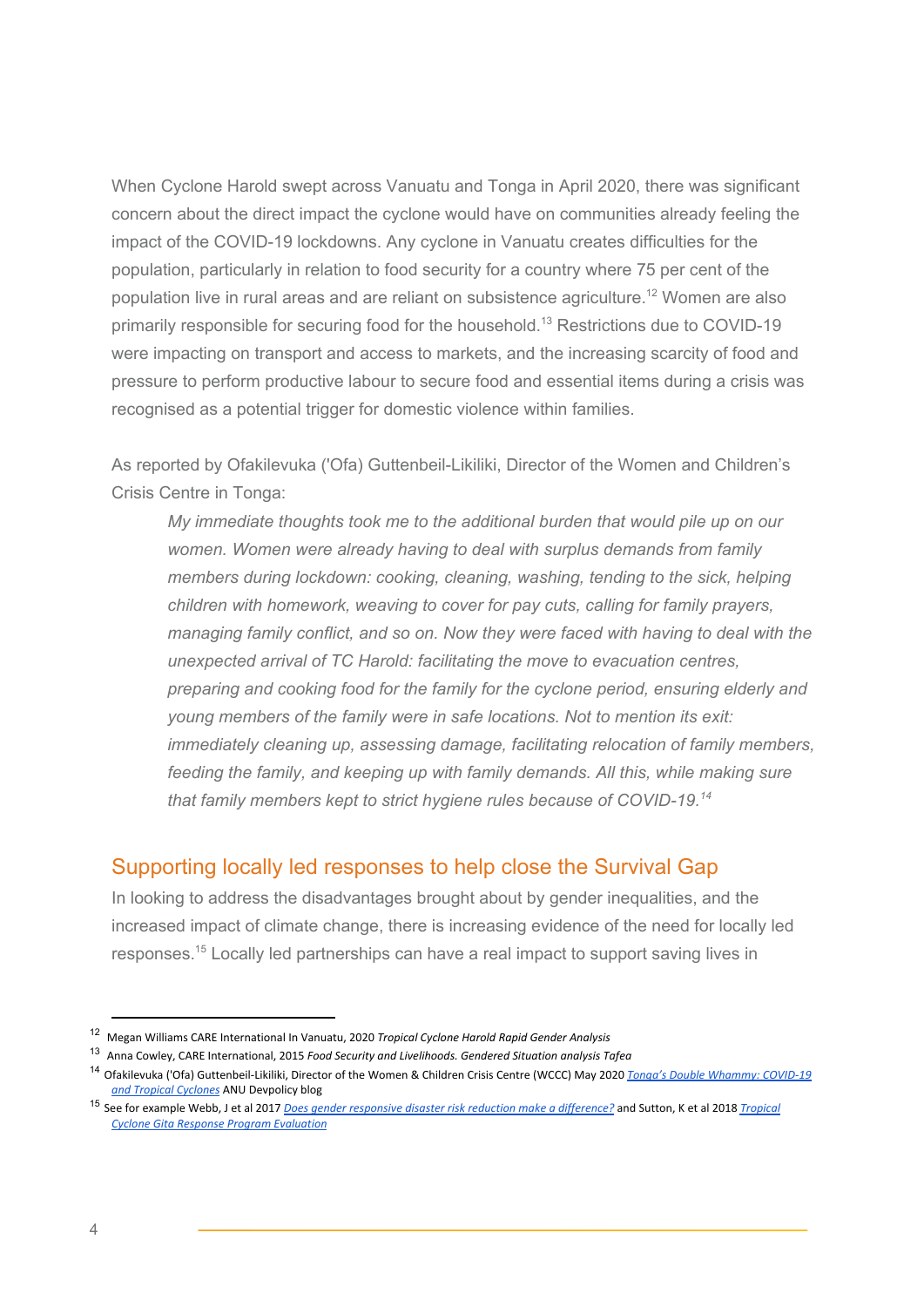emergencies, and to overcome long-term poverty.<sup>16</sup> Local actors are often the first responders when disaster strikes, with best access to local populations, intimate knowledge of the local context, and long-term presence.<sup>17</sup>

The benefits of preparedness in the disaster response were tracked and reported after Tropical Cyclone Pam (Vanuatu, 2015). Investing in disaster risk management (DRR — Disaster Risk Reduction), and involving women across all stages of preparedness and response is vital. A key finding of the 2015 research is that receiving early warnings is not enough, and people need knowledge of appropriate actions and ongoing support to keep this knowledge up to date.<sup>18</sup> Also

*the communities that had DRR programming before Pam experienced less damage and loss than those that had not had DRR support, even when they experienced the comparable wind strength.* 19

CARE Australia's work on women's leadership in community based disaster committees found that where gender equality training had been delivered and women had taken up leadership roles, the community as a whole worked together more effectively.<sup>20</sup> Research in Tafea province specifically found greater involvement of women in disaster leadership contributed to more inclusive preparedness and responses.<sup>21</sup> Having this DRR programming led by local agencies can lead to great efficiency and achieve impressive speed and coverage in the response phase, by leveraging networks and logistics in-country.<sup>22</sup> Gender equality must also occur outside of DRR activities to truly transform dangerous gender norms within a society.

Civil society is highly effective in promoting the rights of women and girls, and as such, support for local civil society needs to be made a more explicit strategic priority for the Pacific. Meaningful engagement of local civil society — especially women-led organisations — is necessary at all levels of decision making, to ensure humanitarian and development

<sup>16</sup> Raud, W 2017 *Gender and Localising Aid - the potential of [partnerships](https://www.care-international.org/files/files/publications/Gender_and_Localizing_Aid_high_res.pdf) to deliver*

<sup>17</sup> Raud, W 2017 *Gender and Localising Aid - the potential of [partnerships](https://www.care-international.org/files/files/publications/Gender_and_Localizing_Aid_high_res.pdf) to deliver*

<sup>18</sup> Webb, J et al 2017 *Does gender [responsive](https://uat.care.org.au/wp-content/uploads/2017/09/CARE_Vanuatu_DRR_Impact_Study_3_FINAL_web_amend.pdf) disaster risk reduction make a difference?* p 39

<sup>19</sup> Webb, J et al 2017 *Does gender responsive disaster risk reduction make a [difference?](https://uat.care.org.au/wp-content/uploads/2017/09/CARE_Vanuatu_DRR_Impact_Study_3_FINAL_web_amend.pdf)* p 40

<sup>20</sup> Webb, J et al 2017 *Does gender responsive disaster risk reduction make a [difference?](https://uat.care.org.au/wp-content/uploads/2017/09/CARE_Vanuatu_DRR_Impact_Study_3_FINAL_web_amend.pdf)*

<sup>21</sup> Webb, J et al 2017 *Does gender responsive disaster risk reduction make a [difference?](https://uat.care.org.au/wp-content/uploads/2017/09/CARE_Vanuatu_DRR_Impact_Study_3_FINAL_web_amend.pdf)*

<sup>22</sup> Sutton, K et al 2018 *Tropical Cyclone Gita Response Program [Evaluation](https://www.careevaluations.org/wp-content/uploads/CARE_MORDI_LL-TC-Gita-Response-Final-Evaluation-Report_FINAL-FOR-CIRCULATION.pdf)*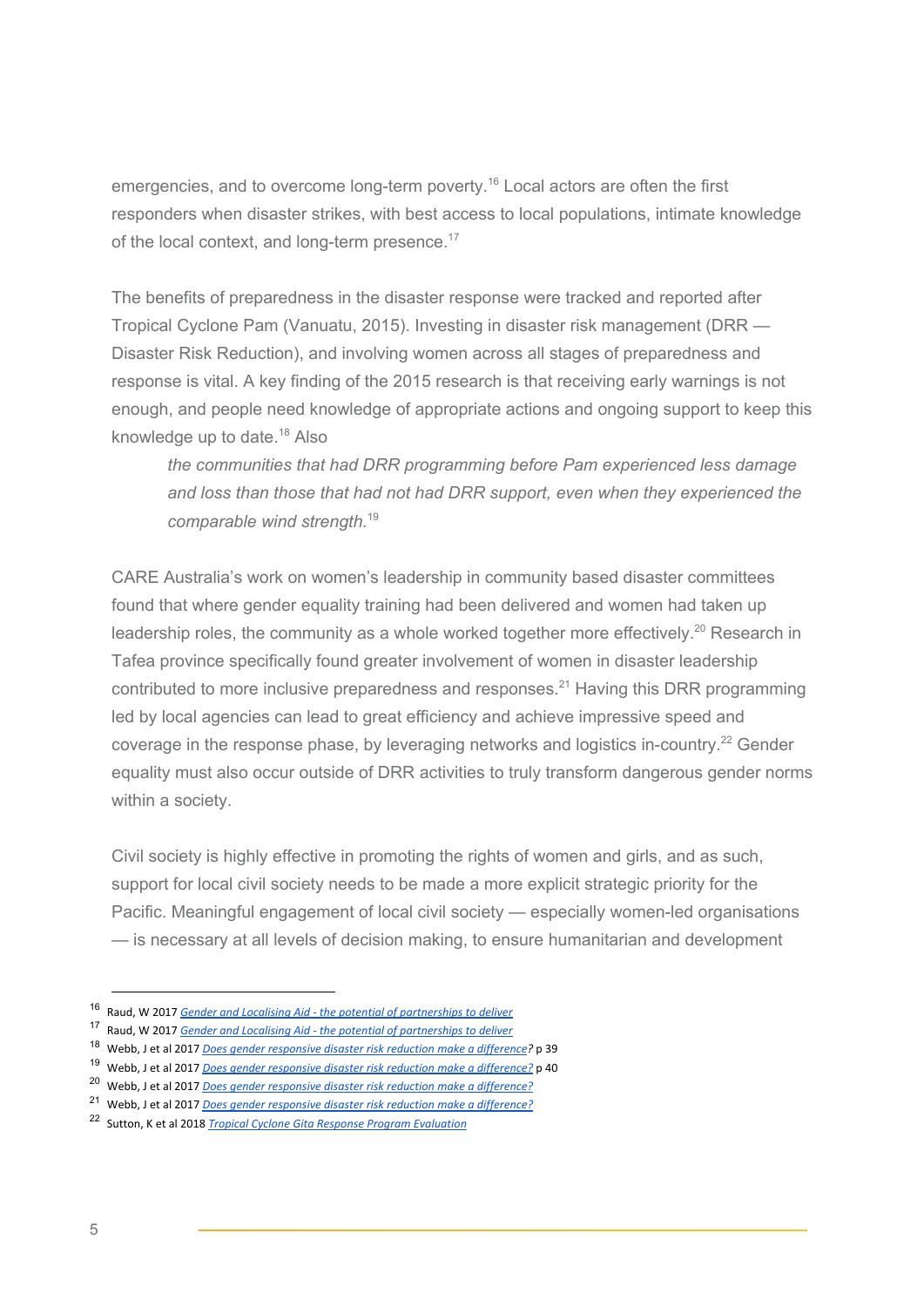efforts and response are not further excluding those most at risk. Including women and men in decision-making adds value to informing services that are more responsive, draws from the knowledge, perspectives and ideas of diverse communities, and ultimately helps realise rights more effectively for a broader set of people.<sup>23</sup>

The Australian Government, working with private and bilateral donors, as well as Pacific government and international organisations, can play an important role by increasing core and multi-year funding for women-led organisations, and gender responsive programs, supporting locally-led decision making and programming. The financial stability that comes with this funding enables women's organisations to respond flexibly to changes in context and facilitates the medium- and long-term advocacy, planning, and programming needed to keep gender equality at the centre of development implementation and monitoring. $24$ 

### Recommendation 1

Scale up financial support for women's organisations to engage in policy advocacy at the global, regional and national levels. This means actively championing women's and girls' leadership and participation in humanitarian responses by ensuring they are meaningfully represented in decision-making bodies.

To enable civil society organisations to continue their work promoting the rights of women and girls, and to demonstrate the positive outcomes this investment brings, Australia still needs to meet our previous commitment that 80 per cent of Australia's development program effectively addresses gender issues in their implementation. $25$  In 2018, only 55 per cent of Australia's development spending targeted gender equality as a principal or significant goal, under OECD guidelines.<sup>26</sup> The need to prioritise gender must not be lost with the shifts within the aid program to focus more on large facilities and infrastructure. Complementary investment targets, ensuring Australia's international development cooperation efforts are directed towards gender equality initiatives, are also needed. This would not only support progress towards the gender target, but improve effectiveness overall, as DFAT performance data has shown that programs with a gender focus outperformed the average across all six previous performance criteria including effectiveness, efficiency and relevance.<sup>27</sup>

<sup>23</sup> CARE International 2019 *Gender Equality and [Women's](https://insights.careinternational.org.uk/images/in-practice/GEWV/GEWV_guidance-note_english_2019.pdf) Voice Guidance Note* p 13

<sup>24</sup> UN Women, 2018 *Turning Promises into Action - Gender Equality in the 2030 Agenda for Sustainable Development* p 256

<sup>25</sup> Australian Government, Department of Foreign Affairs and Trade, 2014 *Making Performance Count*

<sup>26</sup> Donor Tracker *Gender Equality [Australia](https://donortracker.org/node/11268)* accessed January 2021

<sup>27</sup> Australian Government, Department of Foreign Affairs and Trade, 2018 *Performance of Australian Aid 2016-17* p 14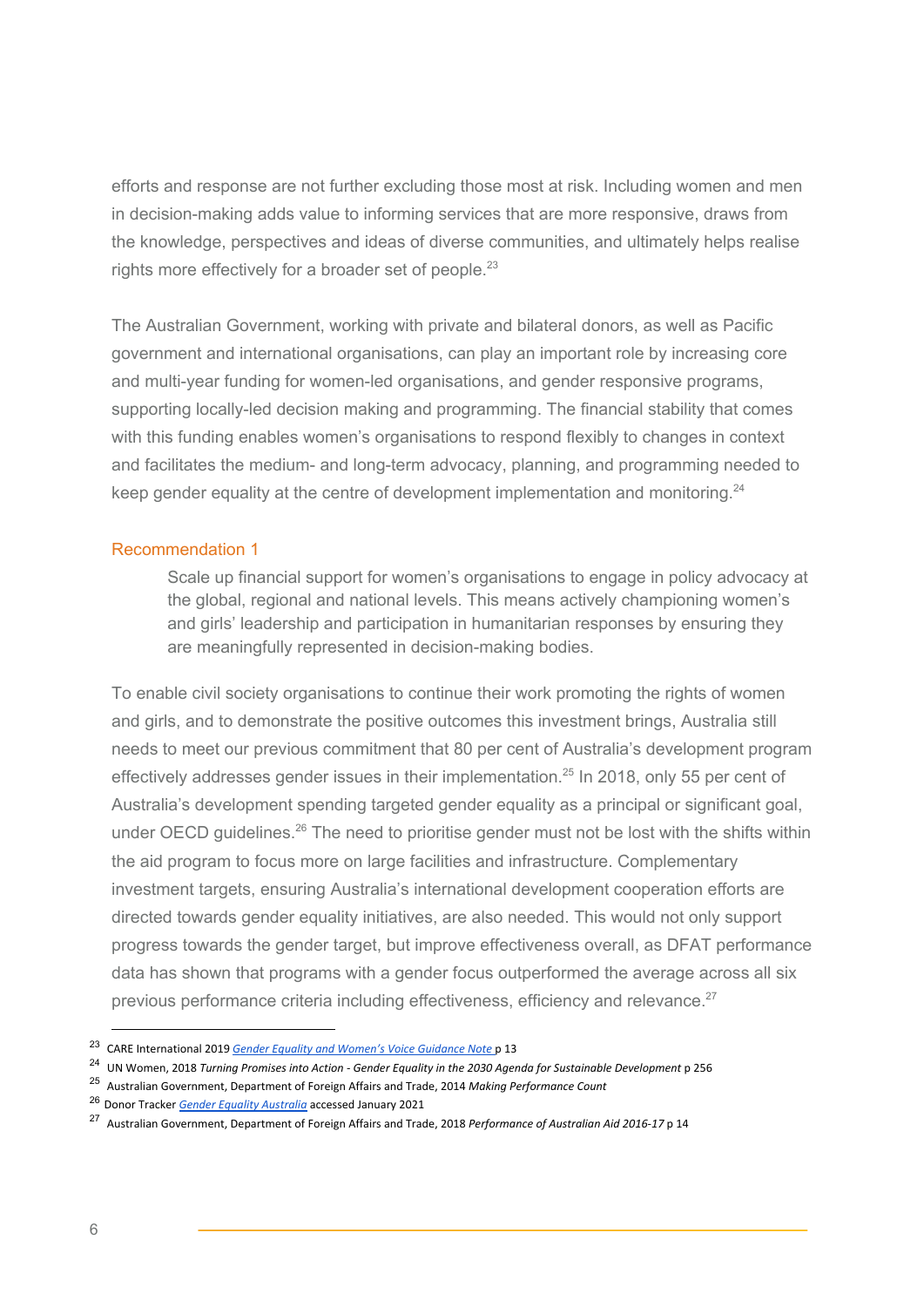### Recommendation 2

Introduce investment targets measured against the OECD DAC gender marker, that 20 per cent of Australia's aid budget is dedicated to investments that list gender equality as their primary objective and 65 per cent list gender equality as their secondary objective (85 per cent overall). This recognises the cross-cutting benefits of gender equality programming to the goals of the development policy and raises the ambition for aid programs to integrate gender equality.

Dedicated funding pools delivered through DFAT such as the Gender Equality Fund and Pacific Women Shaping Pacific Development need to be continued, focused on supporting civil society and women-led organisations, and even expanded to prioritise funding for ending gender-based violence (GBV) across our region, including in Middle Income Countries. DFAT's Gender Equality and Women's Empowerment Strategy supports women's representation, noting "it is particularly crucial for ensuring women's perspectives are heard"  $28$  and that the presence of strong women's organisations is a key factor in delivering legislation that criminalises violence against women.

#### Recommendation 3

In looking to enable positive outcomes for gender equality, the significant gains from projects supported under the Pacific Women Shaping Pacific Development initiative must be acknowledged and embedded, with ongoing resources for projects (beyond the current timeframe for Pacific Women).

### Focus on the Frontline

Even in Pacific communities where women hold traditional titles and where matrilineal ownership of resources, such as land, exists, community decision making tends to be dominated by male traditional leaders.<sup>29</sup> Women are often found in small numbers on community decision-making bodies and in consultations on disaster risk management and climate change adaptation. This underrepresentation makes them less likely to receive critical information for preparedness and to be able to influence decisions.

*Until we better enable [localisation and feminism], women and girls in crisis — and especially the most vulnerable subgroups — will continue to be left behind.* 30

<sup>28</sup> Australian Government, Department of Foreign Affairs and Trade, 2016 *Gender Equality and Women's Empowerment Strategy* p 7

<sup>29</sup> Charlie Damon et al CARE, 2020 *CARE Rapid Gender Analysis [COVID-19](https://www.care.org.au/wp-content/uploads/2020/03/Pacific-RGA-FINAL-APPROVED-26March2020.pdf) Pacific Region* [v1] p 6

<sup>30</sup> Kharas et al (eds), 2020 *Leave No One Behind* p 36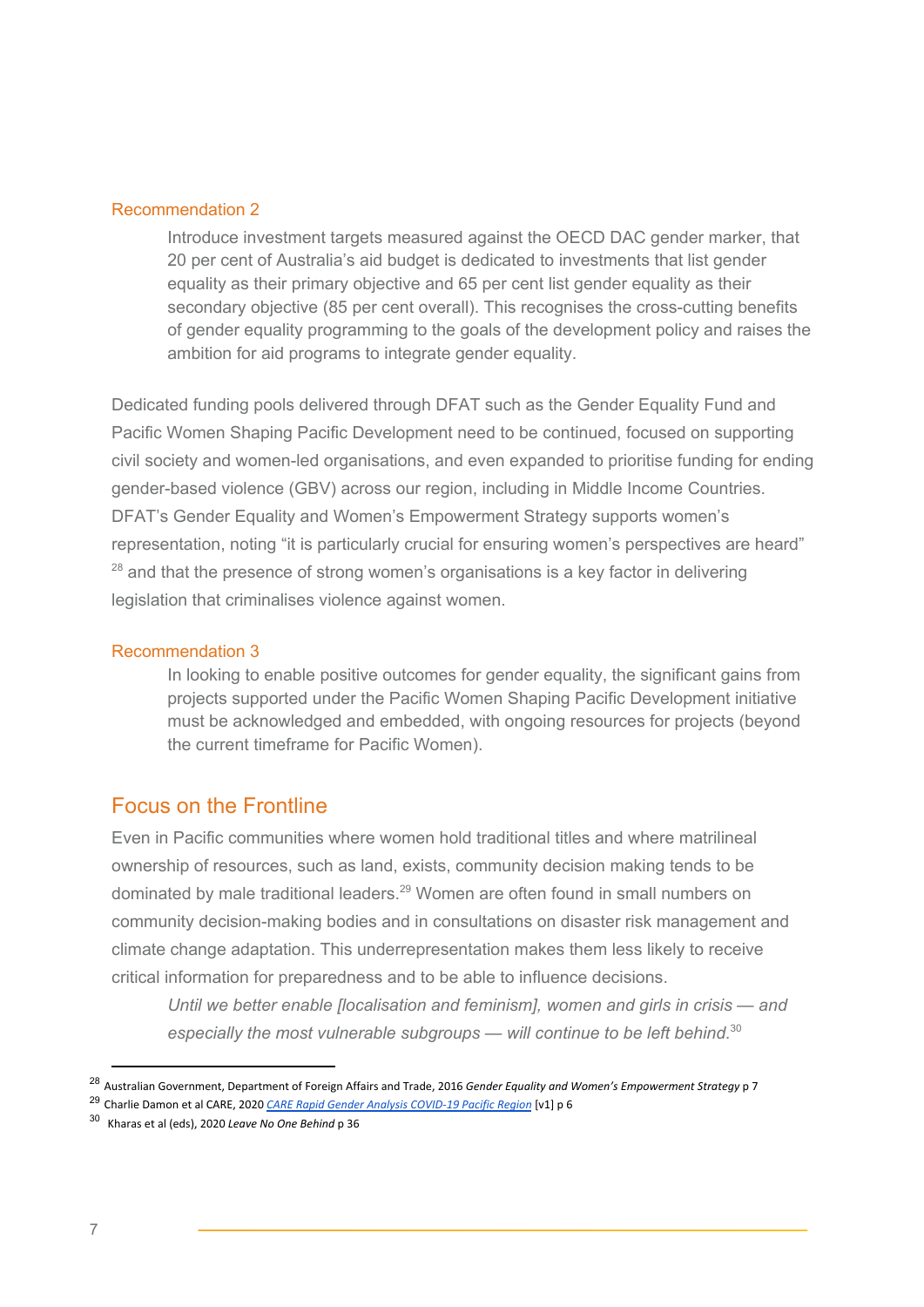Funding to frontline women's organisations in fragile and conflict-affected areas globally remains at a paltry 0.2 per cent of total bilateral aid, despite an upward trend of increased total aid committed by OECD donors to support gender equality efforts.<sup>31</sup> A focus on gender equality in development programming should continue to inform gender transformative humanitarian programming. Incorporating immediate gender-conflict analysis, and identifying and then supporting local partners are key components of humanitarian response. These components, applied through the nexus framework as articulated at the World Humanitarian Summit<sup>32</sup> in 2016, can support longer term development outcomes.

CARE has reviewed OECD spending to understand how the global community is responding to the benchmarks on achieving gender equality and women's empowerment in humanitarian crises, as outlined at the High Level Roundtable on Women and Girls at the 2016 World Humanitarian Summit.<sup>33</sup> These benchmarks and commitments represent the most concrete set of global gender-specific goals for funding and leadership in humanitarian contexts. Australia committed to a range of actions as part of the World Humanitarian Summit, including five core commitments outlined at the High Level Roundtable, and an additional three in support of gender equality.<sup>34</sup>

<sup>31</sup> CARE International [pending] *Collective Failure: How the aid systement shortchanges women and girls*

<sup>&</sup>lt;sup>32</sup> UN OCHA [Humanitarian](https://www.unocha.org/es/themes/humanitarian-development-nexus) Development Nexus accessed January 2021

 $33$  CARE used OECD data to analyse donor funding, which requires OECD members to report on gender equality programming and on funding to women's rights organisations, movements, and ministries. All OECD data is from 2018, published at the end of 2019. The data on funding to women's rights organisations, movements and institutions – analyses this as a percentage of all Overseas Development Assistance (ODA). The data on "gender principal" and "gender significant" programming, respectively, analyses for humanitarian funding only.

<sup>34</sup> UN OCHA, Agenda for [Humanity](http://agendaforhumanity.org/sites/default/files/Australia_commitments_final.pdf) Extract from *Australia's Commitments From WHS 2016*

<sup>15.</sup> Australia commits to empower women and girls as change agents and leaders, including by increasing support for local women-led groups to participate meaningfully in humanitarian action.

<sup>16.</sup> Australia commits to ensure universal access to sexual and reproductive health and reproductive rights as agreed in accordance with the Programme of Action of the International Conference on Population and Development and the Beijing Platform for Action and the Outcome documents of their review conferences for all women and adolescent girls in crisis settings.

<sup>17.</sup> Australia commits to implement a coordinated global approach to prevent and respond to gender based violence in crisis contexts, including through the Call to Action on Protection from Gender based Violence in Emergencies.

<sup>18.</sup> Australia will ensure that humanitarian programming is gender responsive.

<sup>19.</sup> Australia will fully comply with humanitarian policies, frameworks and legally binding documents related to gender equality, women's empowerment and women's rights.

<sup>20.</sup> On behalf of the MIKTA group of countries – Mexico, Indonesia, the Republic of Korea and Turkey, Australia commits to work closely with local and national women's groups to provide them with practical support to increase their capacity to deliver in humanitarian settings.

<sup>21.</sup> As a founding member of the Call to Action, Australia reaffirms its commitment to the Call to Action and its 'Roadmap' for implementation.

<sup>22.</sup> Australia commit to apply a gender marker to all humanitarian funding providing by the Australian Government – to ensure gender issues are considered at all stages of the program cycle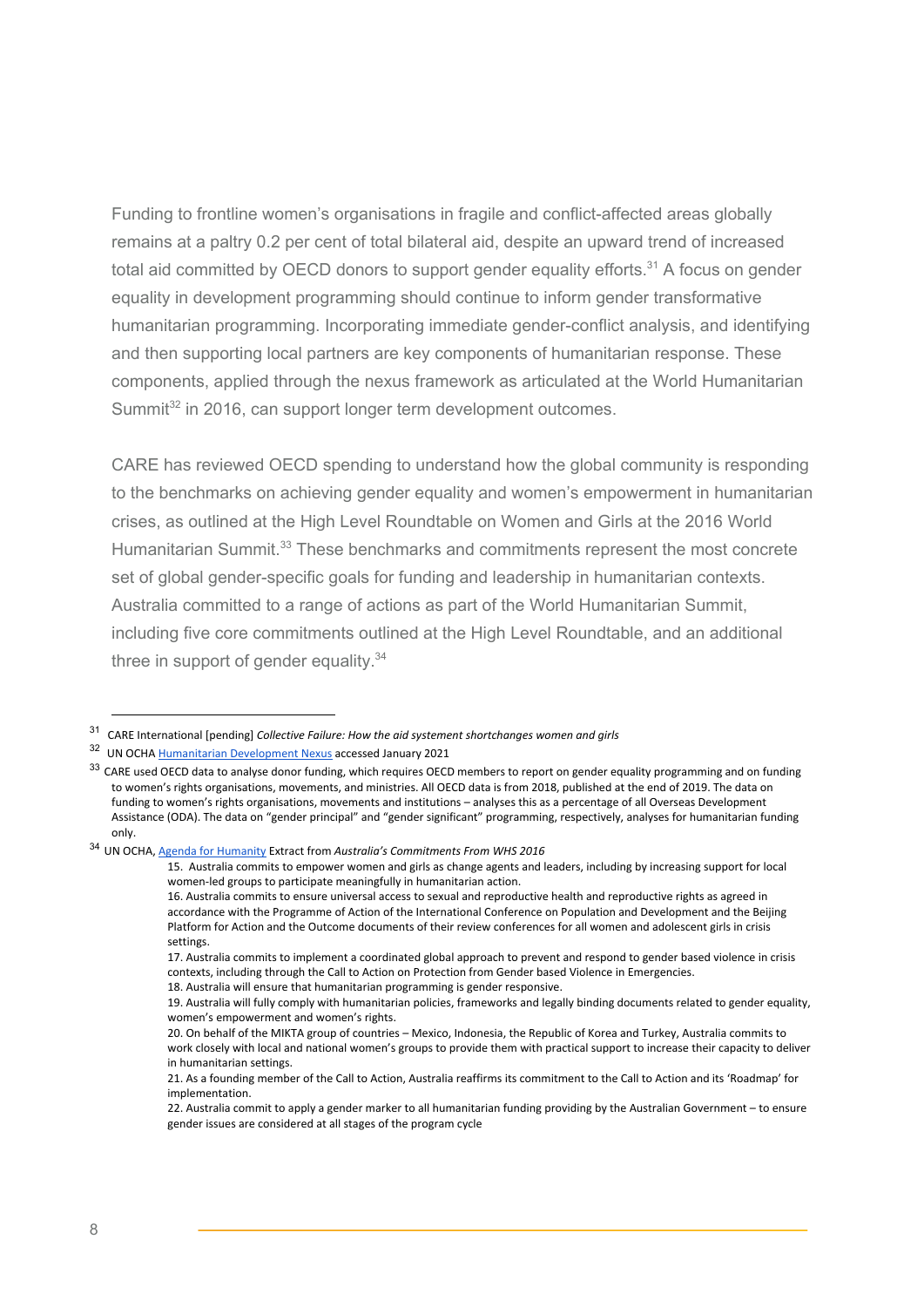Most of the top 10 OECD donor countries have failed to significantly increase funding to women's groups in fragile and conflict affected states and do not sufficiently fund gender-equality programs, despite some promising multilateral, individual donor, and UN agency initiatives.<sup>35</sup> The COVID-19 pandemic also threatens reversing even modest gains made to date.<sup>36</sup> CARE's analysis shows Australia, along with the significant majority of other OECD donors, $37$  is not meeting commitments to gender equality and women's participation and leadership in humanitarian response. While Australia is demonstrating commitment to gender equality, with 19.19 per cent of humanitarian funding coded as gender principal, only 0.009 per cent of Australian aid to fragile states is allocated to women's rights organisations, movements and institutions — well below the 4 per cent target.

Despite progress in terms of policy frameworks and commitments at the international level, there has been a collective failure by donors and UN agencies to prioritise gender equality and the leadership of women and women's organisations in crisis- affected countries. According to the UN OCHA Global Humanitarian Overview, 235.4 million people are in need of lifesaving assistance in 2021, requiring an unprecedented total of \$US 35.1 billion to provide aid.<sup>38</sup> This Federal Budget is an opportunity for Australia to take further action on our current commitments, demonstrating leadership and building long lasting solutions with our neighbours in the Asia and Pacific region.

#### Recommendation 4

Explicitly commit to the funding targets from the World Humanitarian Summit High Level Roundtable on Women and Girls (including targeting at least 4 per cent of humanitarian funding at local women's rights organisations, movements and institutions) and develop a time-bound plan to meet the targets, with annual public reporting on progress.

<sup>35</sup> CARE International [pending] *Collective Failure: How the aid systement shortchanges women and girls*

<sup>36</sup> CARE International [pending] *Collective Failure: How the aid systement shortchanges women and girls*

<sup>37</sup> CARE International [pending] *Collective Failure: How the aid systement shortchanges women and girls*

<sup>38</sup> UN OCHA 2020 *Global [Humanitarian](https://reliefweb.int/report/world/global-humanitarian-overview-2021-enarfres) Overview 2021*